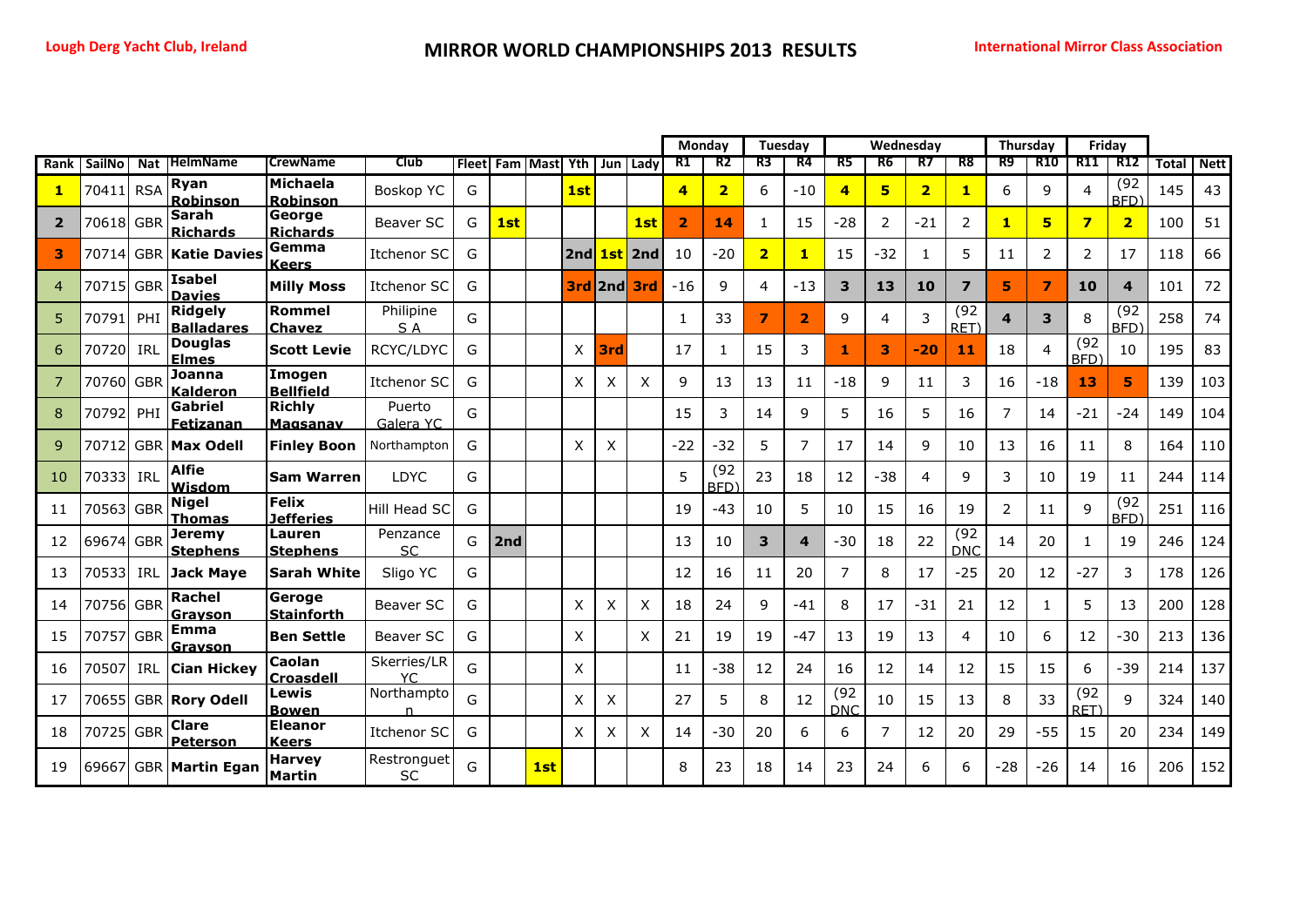|    |           |     | <b>Rank SailNo Nat   HelmName</b> | <b>CrewName</b>                    | Club                     |                |     | <b>Fleet Fem Mast Yth Jun Lady</b> |   |   |              | R1           | R2                       | R3    | R4           | R5                 | R6    | R7             | R8    | R9           |     | <b>R10 R11 R12</b> |                | <b>Total Nett</b> |     |
|----|-----------|-----|-----------------------------------|------------------------------------|--------------------------|----------------|-----|------------------------------------|---|---|--------------|--------------|--------------------------|-------|--------------|--------------------|-------|----------------|-------|--------------|-----|--------------------|----------------|-------------------|-----|
| 20 | 70564 GBR |     | Rebecca<br><b>Stephens</b>        | <b>Niamh</b><br>O'Neill            | Penzance<br>SC           | G              |     |                                    | X | X | X            | 6            | 21                       | 27    | 23           | 20                 | 20    | 8              | 26    | $-32$        | 13  | (92)<br>BFD)       | 6              | 294               | 170 |
| 21 | 70726     |     | <b>GBR David Coady</b>            | <b>Edward</b><br><b>Coady</b>      | Derwent<br>Reservoir SC  | G              | 3rd |                                    |   |   |              | 3            | 11                       | 32    | 17           | 31                 | 27    | 33             | 8     | $-35$        | 8   | (92)<br>BFD)       | $\mathbf{1}$   | 298               | 171 |
| 22 | 70622     | IRL | Tiarnan<br><b>Dickson</b>         | Alex Leech                         | <b>LRYC</b>              | G              |     |                                    | X | X |              | -34          | 7                        | 30    | 16           | (92)<br><b>DNC</b> | 6     | 24             | 22    | 33           | 25  | 26                 | $\overline{7}$ | 322               | 196 |
| 23 | 70697 GBR |     | Midge<br><b>Watkins</b>           | <b>Harriet</b><br><b>Watkins</b>   | Poole YC                 | G              |     |                                    | X | X | $\times$     | 7            | 26                       | 16    | 8            | (92)<br><b>DSQ</b> | 30    | $\overline{7}$ | $-35$ | 17           | 31  | 34                 | 25             | 328               | 201 |
| 24 | 70784 AUS |     | Simon<br><b>Barwood</b>           | <b>Sidonia</b><br><b>Barwood</b>   | <b>RFBYC</b>             | S <sub>1</sub> | X   |                                    |   |   |              | (92)<br>RET) | $-55$                    | 22    | 30           | 14                 | 21    | 28             | 14    | 23           | 29  | 3                  | 23             | 354               | 207 |
| 25 | 70580 IRL |     | <b>Beth</b><br>Armstrona          | <b>Samuel</b><br>Wrav              | Sligo YC                 | G              |     |                                    |   |   | X            | 23           | 18                       | $-62$ | 33           | 27                 | 11    | -41            | 28    | 19           | 23  | 17                 | 29             | 331               | 228 |
| 26 | 70748 GBR |     | Chloe<br><b>MaCaulay</b>          | <b>Isobel</b><br>Leroux            | South Staffs<br>SC       | G              |     |                                    | X | X | X            | $-32$        | 17                       | 29    | 26           | 22                 | 23    | 30             | $-39$ | 21           | 17  | 22                 | 22             | 300               | 229 |
| 27 | 70505 GBR |     | <b>Robert</b><br><b>Bellfield</b> | <b>Sally</b><br><b>Lorrimer</b>    | <b>Itchenor SC</b>       | G              |     |                                    |   |   |              | -41          | 35                       | 24    | 19           | 38                 | 31    | 26             | 15    | 26           | 21  | (92)<br>BFD)       | 14             | 382               | 249 |
| 28 | 70529     | IRL | Kerri-Ann<br><b>Boylan</b>        | <b>Ros Morgan</b>                  | Skerries SC              | G              |     |                                    | X |   | $\mathsf{x}$ | 25           | 15                       | 17    | 27           | 46                 | 40    | 27             | 24    | 9            | 24  | (92)<br>BFD)       | (92)<br>BFD)   | 438               | 254 |
| 29 | 70636     | IRL | <b>Jack Ryan</b>                  | <b>Ben Graf</b>                    | <b>LRYC</b>              | G              |     |                                    | X | X |              | 20           | 27                       | 21    | 22           | 2                  | 29    | -61            | 29    | -63          | 45  | 31                 | 35             | 385               | 261 |
| 30 | 70415 RSA |     | Mark<br><b>Hawksworth</b>         | <b>Duncan</b><br><b>Hawksworth</b> | Henley<br>Midmar YC      | S <sub>2</sub> | X   |                                    |   |   |              | 44           | 8                        | 25    | -68          | 19                 | 33    | 29             | $-68$ | 25           | 27  | 23                 | 42             | 411               | 275 |
| 31 | 70567 GBR |     | Emma<br>Clayton                   | Faye<br><b>Caswell</b>             | Yorkshire<br>Dales/Otley | G              |     |                                    | X | X | X            | 28           | 4                        | 37    | 28           | 39                 | $-41$ | 37             | $-46$ | 38           | 19  | 18                 | 36             | 371               | 284 |
| 32 | 70716 GBR |     | <b>Esme</b><br>Shepherd           | <b>Scarlett</b><br><b>Shepherd</b> | Restronguet<br>SC        | S <sub>3</sub> |     |                                    | X | X |              | 31           | -48                      | 40    | (92)<br>RET) | 34                 | 34    | 25             | 34    | 30           | 28  | 33                 | 12             | 441               | 301 |
| 33 | 70654 GBR |     | Thomas<br><b>Howarth</b>          | <b>Oliver</b><br><b>Clemetson</b>  | South Staffs<br>SC       | S <sub>4</sub> |     |                                    | X | X |              | 26           | (92)<br>BFD <sup>'</sup> | 39    | 39           | 11                 | 22    | 38             | 31    | (49)<br>ARB) | 30  | 29                 | 40             | 446               | 305 |
| 34 | 70620     | IRL | <b>Sinead</b><br><b>Dickson</b>   | Eve<br><b>McMahon</b>              | Sutton<br>Dinghy Club    | S <sub>5</sub> |     |                                    | X |   | X            | 35           | -56                      | -48   | 38           | 21                 | 26    | 19             | 23    | 39           | 40  | 39                 | 31             | 415               | 311 |
| 35 | 50735 RSA |     | <b>Howard</b><br>Leoto            | Pakamani<br>Yoko                   | Izivungu                 | G              |     |                                    |   |   |              | 30           | 49                       | 28    | 25           | 40                 | 43    | $-51$          | 18    | 34           | -59 | 24                 | 32             | 433               | 323 |
| 36 | 70416 RSA |     | <b>Sabata</b><br>Gayeka           | Loyiso<br><b>Jamda</b>             | Izivungu                 | S              |     |                                    | X |   |              | 40           | -53                      | 36    | 31           | 29                 | $-45$ | 18             | 33    | 31           | 37  | 37                 | 34             | 424               | 326 |
| 37 | 70172 IRL |     | Ronan<br><b>Armstrong</b>         | <b>Medbh</b><br><b>Martin</b>      | Sligo YC                 | S              |     |                                    | X | X |              | 33           | 45                       | $-52$ | 21           | 25                 | 36    | 32             | 17    | 37           | 41  | 40                 | $-51$          | 430               | 327 |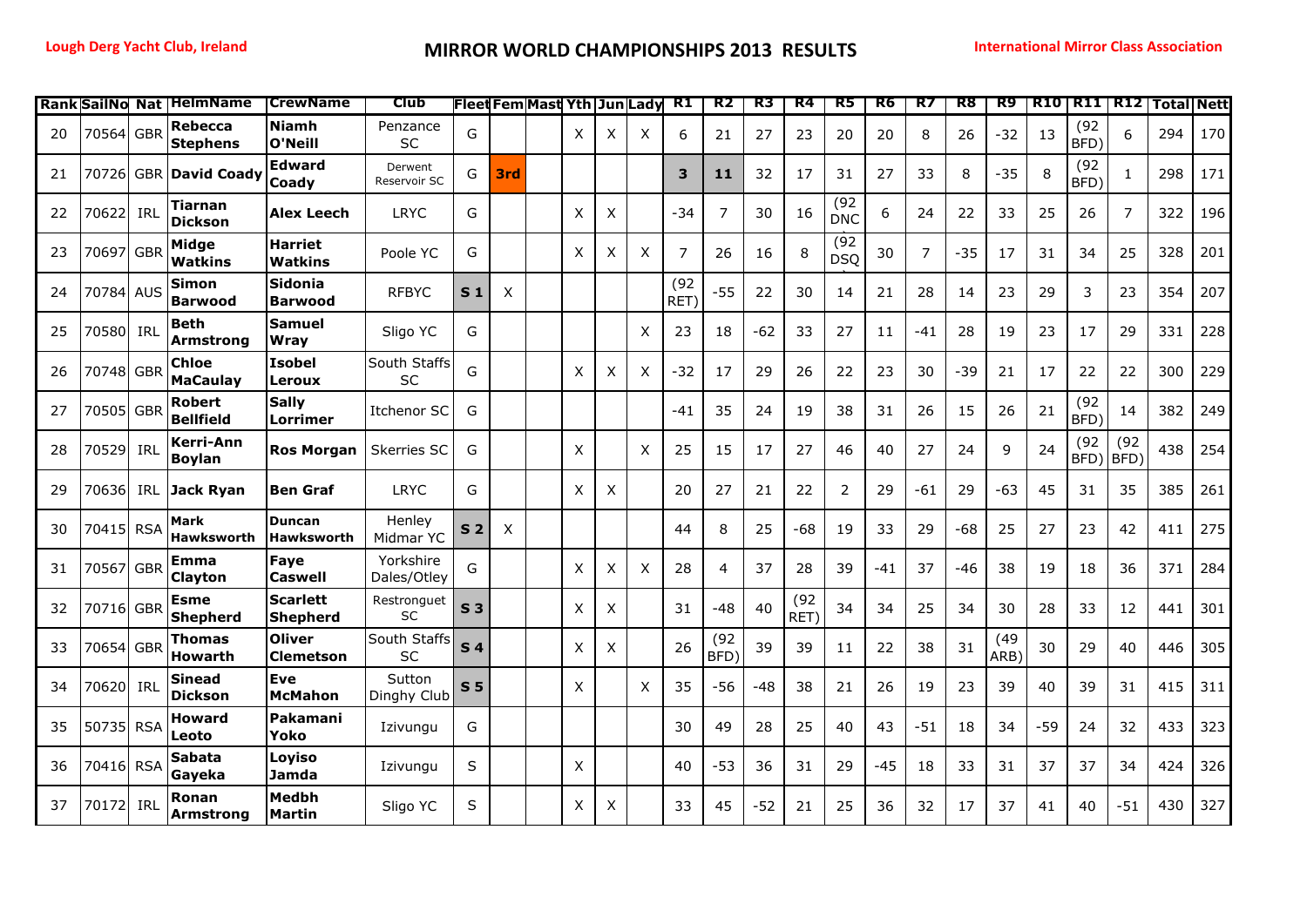| Rank | SailNo Nat |            | <b>HelmName</b>                    | <b>CrewName</b>                       | <b>Club</b>                |            |   | Fleet Fem Mast Yth   Jun Lady |   |   |   | <b>R1</b> | R <sub>2</sub> | R <sub>3</sub> | R <sub>4</sub> | R <sub>5</sub>     | R <sub>6</sub> | R7                 | R8                 | R <sub>9</sub> | <b>R10</b> | R11              | R12                | <b>Total Nett</b> |     |
|------|------------|------------|------------------------------------|---------------------------------------|----------------------------|------------|---|-------------------------------|---|---|---|-----------|----------------|----------------|----------------|--------------------|----------------|--------------------|--------------------|----------------|------------|------------------|--------------------|-------------------|-----|
| 38   | 70562      | IRL        | Conor<br>Twohia                    | <b>Matthew</b><br>Cotter              | Sutton<br>Dinghy Club      | S          |   |                               | X | X |   | -48       | 39             | 42             | 32             | 26                 | $-54$          | 40                 | 27                 | 41             | 47         | 20               | 21                 | 437               | 335 |
| 39   | 70721      | IRL        | Lochlann<br>O'Regan                | Lughaidh<br><b>Croasdell</b>          | <b>LRYC</b>                | S          |   |                               | Χ | Χ |   | $-59$     | 28             | 44             | 48             | 32                 | 25             | $-55$              | 45                 | 46             | 32         | 25               | 18                 | 457               | 343 |
| 40   | 70087 AUS  |            | David<br>Pilbeam                   | Timothv<br><b>Pilbeam</b>             | Koombana<br>Bay SC         | S          | X |                               |   |   |   | $-62$     | 6              | 45             | 49             | 24                 | $\mathbf{1}$   | 35                 | $-60$              | 50             | 39         | 92<br><b>DNE</b> | 28                 | 491               | 369 |
| 41   | 70785 AUS  |            | Richard<br><b>Rowell</b>           | <b>Rosie</b><br>Rowell                | Dunsborough<br>Bay YC      | S          | X |                               |   |   |   | 24        | 37             | 38             | 46             | 51                 | 46             | 23                 | $-54$              | $-62$          | 52         | 32               | 27                 | 492               | 376 |
| 42   |            |            | 70635 SWE Linn Dadell              | <b>Andreas Loo</b>                    | Storsjonsse<br>gelsallskap | S          |   |                               | X |   | X | 37        | 31             | $-60$          | 44             | 37                 | 28             | 53                 | 36                 | 45             | 36         | 30               | $-59$              | 496               | 377 |
| 43   |            |            | 70790 AUS Ken Barnes               | <b>Alex</b><br><b>Kingsley</b>        | Montrose<br>Bay            | S          |   | 2nd                           |   |   |   | 36        | 41             | 43             | 35             | $-47$              | $-62$          | 44                 | 32                 | 42             | 46         | 28               | 33                 | 489               | 380 |
| 44   | 70504l     |            | <b>GBR Emily Heath</b>             | Laura<br><b>Partridge</b>             | Itchenor SC                | S          |   |                               | X | X | X | 29        | 29             | 35             | -64            | 50                 | 39             | 39                 | 42                 | 24             | 54         | 42               | $-58$              | 505               | 383 |
| 45   | 70502 GBR  |            | Matt<br>Gravson                    | Helena<br>Watkins                     | Beaver SC                  | S          |   |                               |   |   |   | 38        | 34             | 57             | 37             | (92)<br><b>DNC</b> | 52             | 34                 | 47                 | 27             | 22         | 41               | -64                | 545               | 389 |
| 46   | 70428 IRL  |            | <b>Shane</b><br><b>Mc Loughlin</b> | <b>Ben</b><br><b>Jennings</b>         | Sutton DC                  | S          |   |                               | Χ | X |   | $-76$     | 46             | 26             | 40             | 54                 | 53             | 45                 | (92)<br><b>DNC</b> | 47             | 48         | 16               | 15                 | 558               | 390 |
| 47   | 70607      | IRL        | Megan<br><b>Boylan</b>             | <b>Ellen Ennis</b>                    | Skerries SC                | S          |   |                               | Χ | X | X | $-56$     | 25             | $-53$          | 43             | 36                 | 44             | 43                 | 38                 | 51             | 43         | 49               | 37                 | 518               | 409 |
| 48   | 70508 IRL  |            | <b>Toby</b><br><b>McCullough</b>   | <b>Rory Caddy</b>                     | <b>RNIYC</b>               | S          |   |                               | X | X |   | 42        | $-58$          | 33             | 34             | 53                 | 48             | 52                 | 30                 | 58             | 34         | 36               | (92)<br>BFD)       | 570               | 420 |
| 49   | 70676 GBR  |            | Celia Louise<br>Hansell            | <b>Patrick Wm</b><br><b>Jefferies</b> | Itchenor SC                | S          |   |                               | Χ | X | X | 49        | 50             | 34             | 29             | 49                 | $-57$          | 36                 | 52                 | 36             | 42         | (92)<br>BFD)     | 53                 | 579               | 430 |
| 50   | 70181      | IRL        | David<br>Johnston                  | <b>Rory</b><br><b>McEvoy</b>          | Sutton<br>Dinghy Club      | S          |   |                               | Χ | X |   | 51        | 44             | 46             | 36             | 44                 | 55             | 47                 | 48                 | 40             | $-56$      | 35               | (92)<br>BFD)       | 594               | 446 |
| 51   | 69451      | IRL        | <b>Hilary</b><br><b>Herlihy</b>    | <b>Art Moore</b>                      | <b>LDYC</b>                | S          |   |                               | X |   | X | 43        | 12             | 78             | 50             | 33                 | $-86$          | 54                 | 53                 | 48             | 35         | 58               | (92)<br><b>DNC</b> | 642               | 464 |
| 52   | 70342 SWE  |            | Viktor<br>Hogbom                   | <b>Malin</b><br>Goransson             | <b>Stoss</b>               | S          |   |                               |   |   |   | 39        | 51             | 54             | 45             | 48                 | 50             | 42                 | 43                 | $-55$          | 49         | 44               | $-56$              | 576               | 465 |
| 53   | 70325      | IRL        | George<br>O'Connor                 | Aaron<br><b>Rogers</b>                | Skerries SC                | S          |   |                               | X | X |   | $-55$     | 47             | 47             | 51             | 45                 | 37             | 48                 | 44                 | 53             | $-71$      | 50               | 45                 | 593               | 467 |
| 54   | 70560 GBR  |            | Jenny<br>Lorimer                   | <b>Eleanor</b><br><b>Bellfield</b>    | Warsash                    | S          |   |                               | X | X | X | 47        | 54             | 55             | 42             | 35                 | 49             | $-77$              | 41                 | 43             | 51         | $-59$            | 52                 | 605               | 469 |
| 55   | 69270      | <b>IRL</b> | <b>Eoin Hickey</b>                 | <b>Sadbh</b><br><b>Cullenton</b>      | Skerries SC                | <b>B</b> 1 |   |                               | X |   |   | 80        | 40             | 51             | 63             | 60                 | 35             | (92)<br><b>DNC</b> | (92)<br><b>DNC</b> | 59             | 44         | 38               | 26                 | 680               | 496 |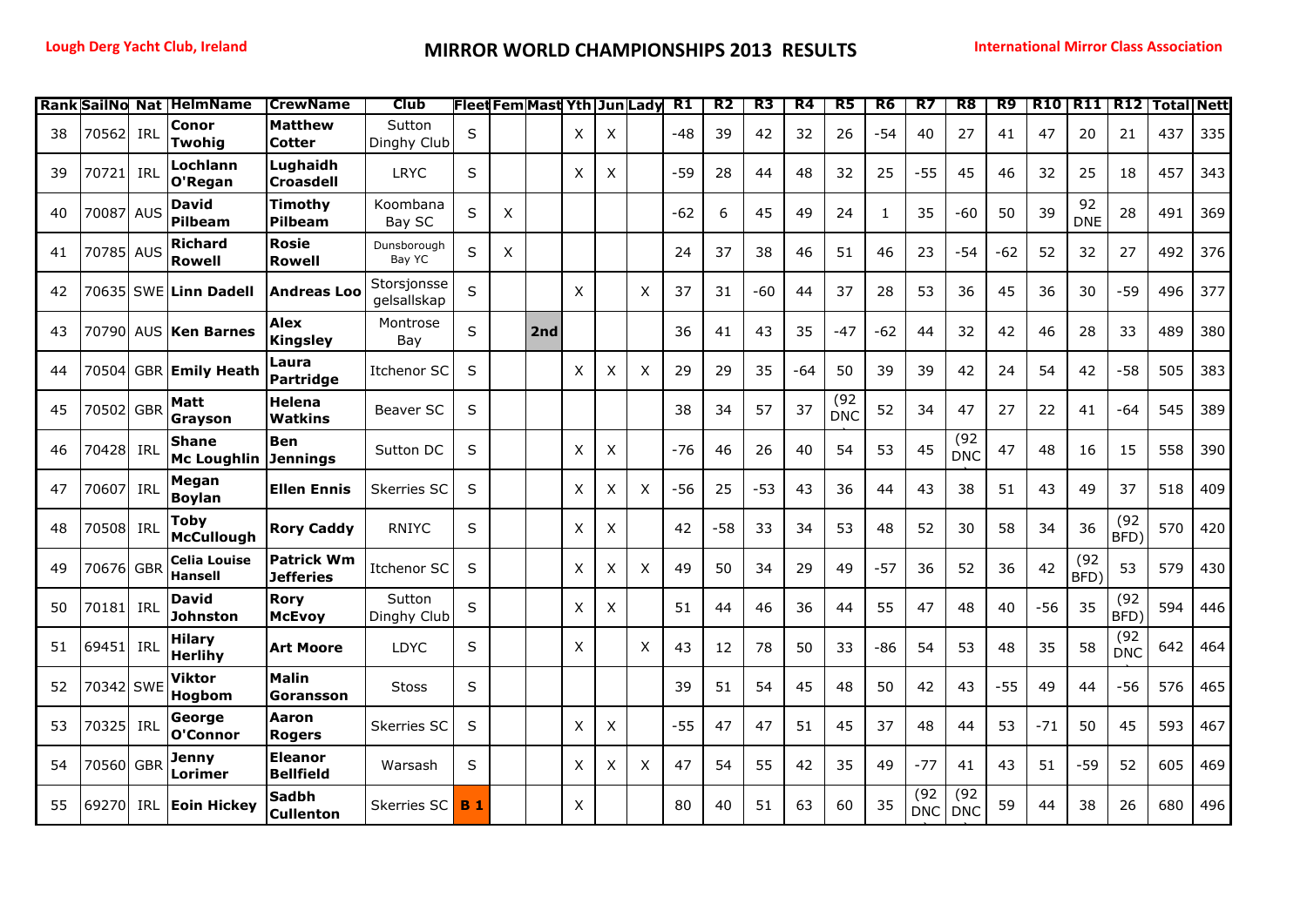|    |           |            | <b>Rank SailNo Nat   HelmName</b>     | <b>CrewName</b>                  | Club                           |           | Fleet Fem Mast Yth Jun Lady |     |   |   |   | R1  | R2                 | R3                 | R4                 | R5                 | R6                 | R7                 | R8                 | R9    |    | <b>R10 R11 R12</b> |                    | <b>Total Nett</b> |     |
|----|-----------|------------|---------------------------------------|----------------------------------|--------------------------------|-----------|-----------------------------|-----|---|---|---|-----|--------------------|--------------------|--------------------|--------------------|--------------------|--------------------|--------------------|-------|----|--------------------|--------------------|-------------------|-----|
| 56 | 70076     | IRL        | Robert<br>Murphy                      | <b>Ross Moore</b>                | LDYC                           | $\sf S$   |                             |     | X |   |   | 50  | 22                 | 49                 | 59                 | 66                 | (90)<br>ARB)       | 56                 | (92)<br><b>DNC</b> | 49    | 64 | 46                 | 38                 | 681               | 499 |
| 57 | 70320     | IRL        | Robert<br><b>Blake</b>                | <b>Jack Fahy</b>                 | LDYC                           | S         |                             |     | Χ | Χ |   | 46  | 42                 | 41                 | 52                 | 61                 | 61                 | $-63$              | 56                 | 44    | 50 | 47                 | (92)<br><b>DNC</b> | 655               | 500 |
| 58 | 70675     |            | GBR Ben Hill                          | <b>Gabe Hill</b>                 | West<br>Lancashire YC          | S         |                             |     | X | X |   | 52  | 36                 | 58                 | -66                | 62                 | $-67$              | 50                 | 37                 | 56    | 57 | 57                 | 41                 | 639               | 506 |
| 59 | 69925     | <b>RSA</b> | Keegan<br><b>Ekermans</b>             | Amy-Leigh<br>Whal                | Theewater<br><b>SC</b>         | S         |                             |     | X |   |   | 45  | 57                 | 31                 | 56                 | 52                 | 56                 | 57                 | 40                 | 60    | 60 | (92)<br>BFD)       | (92)<br>BFD)       | 698               | 514 |
| 60 | 43660 RSA |            | Joshua<br><b>Muller</b>               | <b>Daniel</b><br><b>Coetzer</b>  | East London<br>YC              | S         |                             |     | X |   |   | 61  | 52                 | 56                 | 54                 | 63                 | $-71$              | 46                 | (92)<br><b>DNC</b> | 64    | 63 | 53                 | 46                 | 721               | 558 |
| 61 | 70329     | <b>IRL</b> | <b>Denis Looby</b>                    | Oscar Looby                      | <b>LDYC</b>                    | <b>B2</b> |                             |     | Χ | X |   | 57  | (92)<br>BFD)       | 50                 | (92)<br><b>DNC</b> | 58                 | 60                 | 49                 | 55                 | 52    | 38 | 48                 | 92<br><b>BFD</b>   | 743               | 559 |
| 62 | 69797     | IRL        | Roisin<br>Hackett                     | Sinead<br><b>Nolan</b>           | Mullingar<br><b>SC</b>         | <b>B3</b> |                             |     | X |   | X | -68 | 60                 | 65                 | 58                 | 64                 | -74                | 65                 | 51                 | 68    | 61 | 45                 | 50                 | 729               | 587 |
| 63 | 69818     | IRL        | Josh<br><b>McCormick</b>              | Tara<br><b>Kelleher</b>          | Mullingar<br><b>SC</b>         | <b>B4</b> |                             |     | X |   |   | 60  | 67                 | $-71$              | (92)<br><b>DNC</b> | 67                 | 68                 | 64                 | 49                 | 65    | 67 | 43                 | 43                 | 756               | 593 |
| 64 | 70412 RSA |            | Kuba<br>Miszewski                     | James<br><b>Bruce Allen</b>      | Theewater<br>SC                | S         |                             | 3rd |   |   |   | 54  | 59                 | 61                 | 53                 | (92)<br><b>DNC</b> | 47                 | (92)<br><b>DNC</b> | 92<br><b>DNC</b>   | 75    | 69 | 52                 | 47                 | 793               | 609 |
| 65 | 70389     | IRL        | Jenny<br><b>McSherry</b>              | <b>Suzanne</b><br>Seymour        | <b>LDYC</b>                    | <b>B5</b> |                             |     | X |   | X | 53  | 63                 | 63                 | (92)<br><b>DNC</b> | 57                 | (92)<br><b>DSQ</b> | 70                 | 57                 | 86    | 62 | 51                 | 62                 | 808               | 624 |
| 66 | 69118 AUS |            | Rex<br><b>Henderson</b>               | <b>Celia May</b>                 | Royal<br>freshwater bay<br>YC. | B         |                             | X   |   |   |   | 58  | 62                 | $-83$              | (92)<br><b>DNC</b> | 81                 | 70                 | 58                 | 62                 | 61    | 73 | 56                 | 48                 | 804               | 629 |
| 67 | 70703 GBR |            | <b>Oliver Hugh</b><br>Wilson          | Hannah<br>Louise                 | Warsash                        | B         |                             |     | X | X |   | 66  | 64                 | 64                 | 61                 | $-75$              | 64                 | 68                 | (92)<br><b>DNC</b> | 67    | 65 | 65                 | 55                 | 806               | 639 |
| 68 | 70309 RSA |            | Grant<br><b>Ekermans</b>              | Jacqui<br><b>Ekermans</b>        | <b>TSC</b>                     | В         | X                           |     |   |   |   | 70  | 61                 | 68                 | 55                 | (92)<br><b>DNC</b> | 78                 | 67                 | 50                 | $-79$ | 76 | 55                 | 63                 | 814               | 643 |
| 69 | 70519 CAN |            | Donovan<br>Alp                        | <b>Daniel</b><br>Coady           | <b>OMDA</b>                    | B         |                             | X   |   |   |   | 67  | 69                 | 76                 | (92)<br><b>DNC</b> | $-78$              | 76                 | 59                 | 58                 | 66    | 70 | 54                 | 57                 | 822               | 652 |
| 70 | 70245 RSA |            | Anthony<br>Whal                       | <b>Adam Killian</b><br>Collison  | Saldanha<br>Bay                | B         |                             |     |   |   |   | 69  | 68                 | 77                 | 57                 | 65                 | -80                | 66                 | 59                 | $-78$ | 72 | 60                 | 60                 | 811               | 653 |
| 71 | 70625     | <b>GBR</b> | <b>Edward Peter</b><br><b>Hansell</b> | <b>Emily</b><br><b>Partridge</b> | Itchenor SC                    | B         |                             |     | X | X |   | 73  | (92)<br>DNF)       | (92)<br><b>DNC</b> | 92<br><b>DNC</b>   | 42                 | 58                 | 60                 | 63                 | 54    | 53 | 67                 | 92<br><b>DNC</b>   | 838               | 654 |
| 72 | 69563     | IRL        | Sarah<br><b>Nicholson</b>             | <b>Billy Dolan</b>               | Sligo YC                       | B         |                             |     | X | Χ | X | 64  | 65                 | 73                 | 67                 | -76                | 65                 | 62                 | 61                 | 73    | 58 | 72                 | (92)<br><b>DNC</b> | 828               | 660 |
| 73 | 69683     | IRL        | Helen Smith                           | Imogen<br>Wray                   | Sligo YC                       | B         |                             |     | Χ | X | X | 74  | (92)<br><b>DNC</b> | 67                 | (92)<br><b>DNC</b> | 70                 | 59                 | 69                 | 69                 | 57    | 66 | 66                 | 66                 | 847               | 663 |